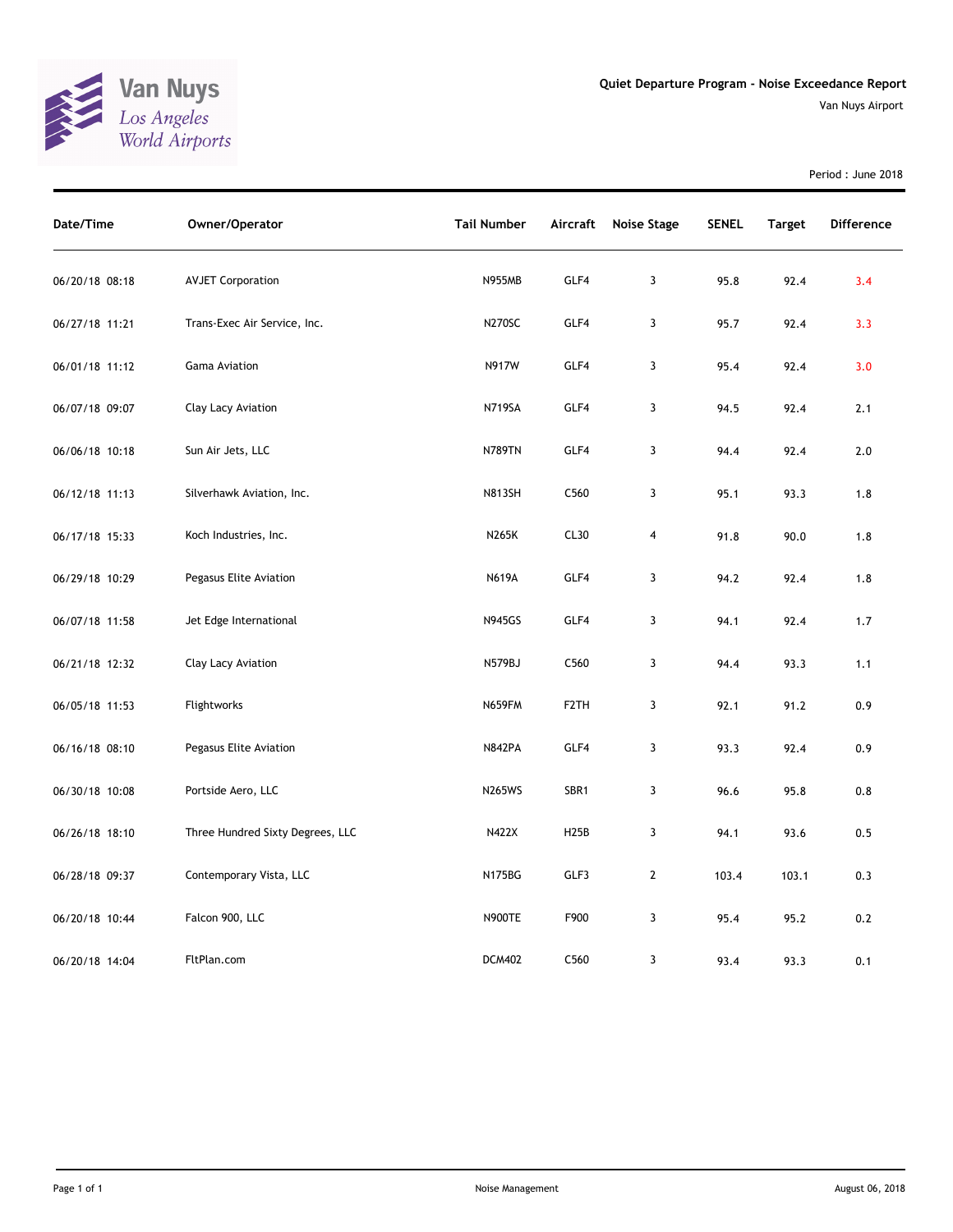

Period : June 2018

| Owner/Operator                           | <b>Departures Exceeding</b><br><b>Target Noise Level</b> | <b>Total Southbound</b><br><b>Jet Departures</b> |
|------------------------------------------|----------------------------------------------------------|--------------------------------------------------|
| Pegasus Elite Aviation                   | $\mathbf{2}$                                             | 54                                               |
| Clay Lacy Aviation                       | $\overline{2}$                                           | 112                                              |
| Koch Industries, Inc.                    | $\mathbf{1}$                                             | $\mathbf{1}$                                     |
| Portside Aero, LLC                       | 1                                                        | 1                                                |
| Three Hundred Sixty Degrees, LLC         |                                                          | 1                                                |
| Silverhawk Aviation, Inc.                |                                                          | 2                                                |
| Falcon 900, LLC                          |                                                          | 3                                                |
| FltPlan.com                              |                                                          | 3                                                |
| Flightworks                              |                                                          |                                                  |
| <b>AVJET Corporation</b>                 |                                                          | 6                                                |
| Contemporary Vista, LLC                  |                                                          | 7                                                |
| Gama Aviation                            |                                                          | 11                                               |
| Trans-Exec Air Service, Inc.             |                                                          | 15                                               |
| Sun Air Jets, LLC                        |                                                          | 29                                               |
| Jet Edge International                   | 1                                                        | 58                                               |
| 26 North Aviation, Inc.                  | 0                                                        | $\mathbf{1}$                                     |
| 313 Aviation, LLC                        | 0                                                        |                                                  |
| 35-55 Partnership                        | 0                                                        |                                                  |
| 427MJ LLC                                | 0                                                        |                                                  |
| 5664 Chalon, LLC                         | 0                                                        |                                                  |
| 650 Leasing, LLC                         | 0                                                        |                                                  |
| 812KC, LLC                               | 0                                                        |                                                  |
| AAI Aviation, Inc.                       | 0                                                        |                                                  |
| ABACO LLC                                | 0                                                        |                                                  |
| ABELAG Aviation S.A.                     | 0                                                        |                                                  |
| Ace Aviation Services Corporation        | 0                                                        |                                                  |
| ACM Aviation, Inc                        | 0                                                        |                                                  |
| Acrisure Aircraft 233, LLC               | 0                                                        |                                                  |
| Adam Aviation Ltd., LLP                  | 0                                                        |                                                  |
| Aero Care Medical Transport System, Inc. | 0                                                        |                                                  |
| Aero Way, Inc.                           | 0                                                        |                                                  |
| Aeromonky, SA de CV                      | 0                                                        |                                                  |
| Agro - Jal Farms, Inc.                   | 0                                                        |                                                  |
| Air Rutter International                 | 0                                                        |                                                  |
| AIR WISCONSIN AIRLINES Corp.             | 0                                                        | 1                                                |
| Aircraft Evaluation & Management, Inc.   | 0                                                        | 1                                                |
| Aircraft Management Group, Inc.          | 0                                                        |                                                  |
| Aircraft Services Group, Inc             | 0                                                        |                                                  |
| Airmed International                     | 0                                                        |                                                  |
| Alpha Bravo Aviation, LLC                | 0                                                        | 1                                                |

The Van Nuys Airport Fly Friendly - Quiet Departure Program asks that operators of jet aircraft use manufacturer's or NBAA quiet departure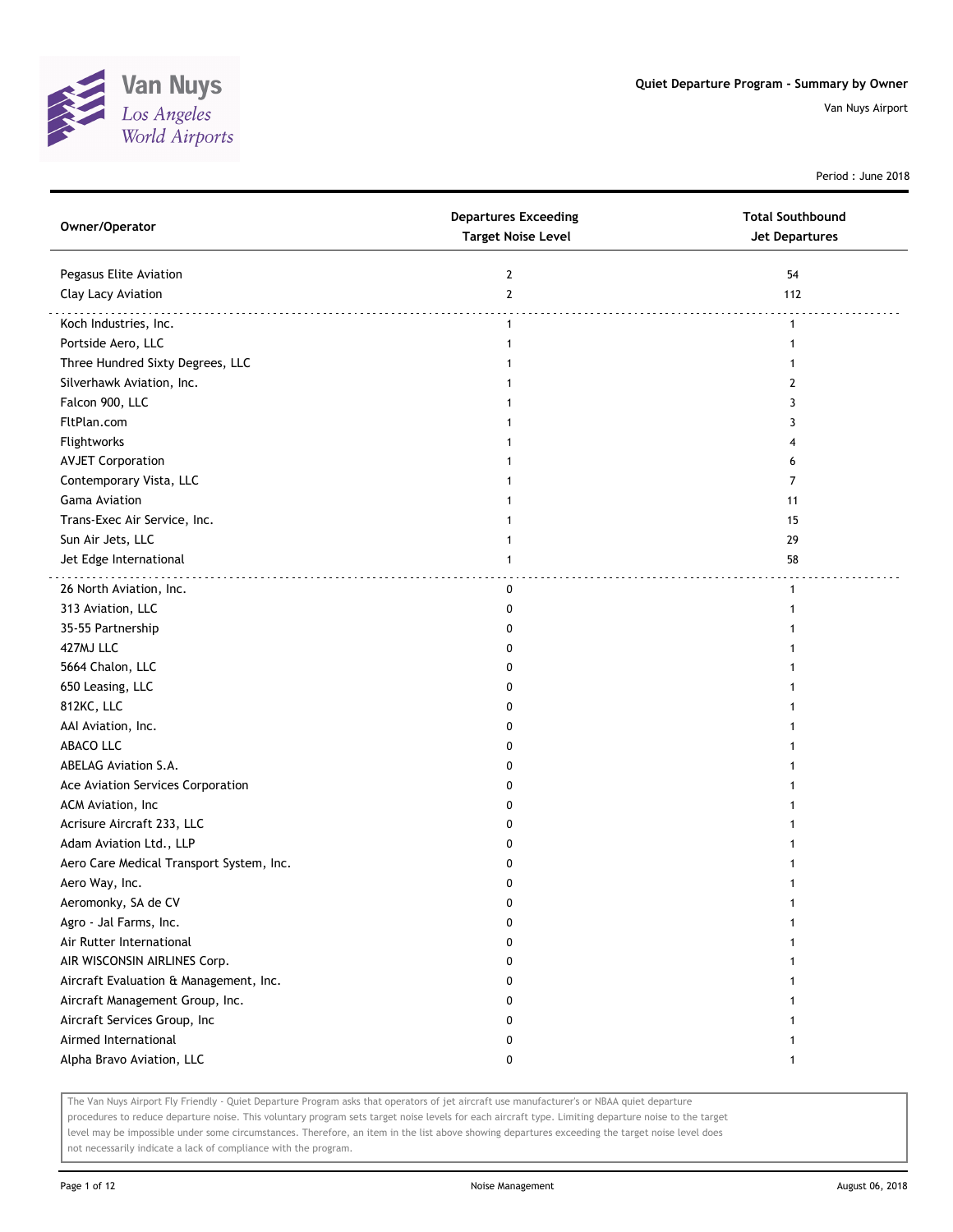

Period : June 2018

| Owner/Operator                            | <b>Departures Exceeding</b><br><b>Target Noise Level</b> | <b>Total Southbound</b><br><b>Jet Departures</b> |
|-------------------------------------------|----------------------------------------------------------|--------------------------------------------------|
| American Financial Group, Inc.            | 0                                                        | 1                                                |
| American Resources                        | 0                                                        |                                                  |
| AMVAL LLC                                 | 0                                                        |                                                  |
| Anderson Management Services, Inc.        | 0                                                        |                                                  |
| Andrew Bettis Aviation                    | 0                                                        |                                                  |
| <b>AOSky Corporation</b>                  | 0                                                        |                                                  |
| Ascension Aviation, LLC                   | 0                                                        |                                                  |
| Aspen Air Leasing, LLC                    | 0                                                        |                                                  |
| AT&T Management Services, LP              | 0                                                        |                                                  |
| ATI Jet, Inc.                             | 0                                                        |                                                  |
| Atomic EFT, LLC                           | 0                                                        |                                                  |
| <b>Aviation Consultants</b>               | 0                                                        |                                                  |
| Aviation Dynamix, Inc.                    | 0                                                        |                                                  |
| Awaiting Documentation                    | 0                                                        |                                                  |
| B & D Aviation, LLC                       | 0                                                        |                                                  |
| Baker Aviation, LLC                       | 0                                                        |                                                  |
| Banco Daycoval, SA                        | 0                                                        |                                                  |
| Bedrock Logistics, LLC                    | 0                                                        |                                                  |
| Berge Air, LLC                            | 0                                                        |                                                  |
| Beverly Hills Exotic Collection, LLC      | 0                                                        |                                                  |
| <b>BLM Aviation, LLC</b>                  | 0                                                        |                                                  |
| <b>Blue Horizon Holdings LLC</b>          | 0                                                        |                                                  |
| Blue Sky 45, LLC                          | 0                                                        |                                                  |
| Bond Aire, LLC                            | 0                                                        |                                                  |
| Bravo Partners, LLC                       | 0                                                        |                                                  |
| Business Jet Managers, Inc.               | 0                                                        |                                                  |
| Caesars Entertainment Operating Co., Inc. | 0                                                        |                                                  |
| Caribbean Heli-Jet Inc                    | 0                                                        |                                                  |
| Carson Capital Corp.                      | 0                                                        |                                                  |
| Central Missouri Aviation, Inc            | 0                                                        |                                                  |
| CFFI Ventures, Inc.                       | 0                                                        |                                                  |
| CFNS Inc.                                 | 0                                                        |                                                  |
| Channel Island Aviation, Inc.             | 0                                                        |                                                  |
| Chicago Jet Group LLC                     | 0                                                        |                                                  |
| Cinco Air Charter, LLC                    | 0                                                        |                                                  |
| Clear Channel Communication, Inc.         | 0                                                        |                                                  |
| <b>CLOUGH ALBERT HUGHES</b>               | 0                                                        |                                                  |
| Cohen Aviation Leasing, LLC               | 0                                                        |                                                  |
| Columbia Collier Properties LLC           | 0                                                        |                                                  |
| Consolidated Investment Group, LLC        | 0                                                        |                                                  |
| Copart, Inc.                              | 0                                                        |                                                  |

The Van Nuys Airport Fly Friendly - Quiet Departure Program asks that operators of jet aircraft use manufacturer's or NBAA quiet departure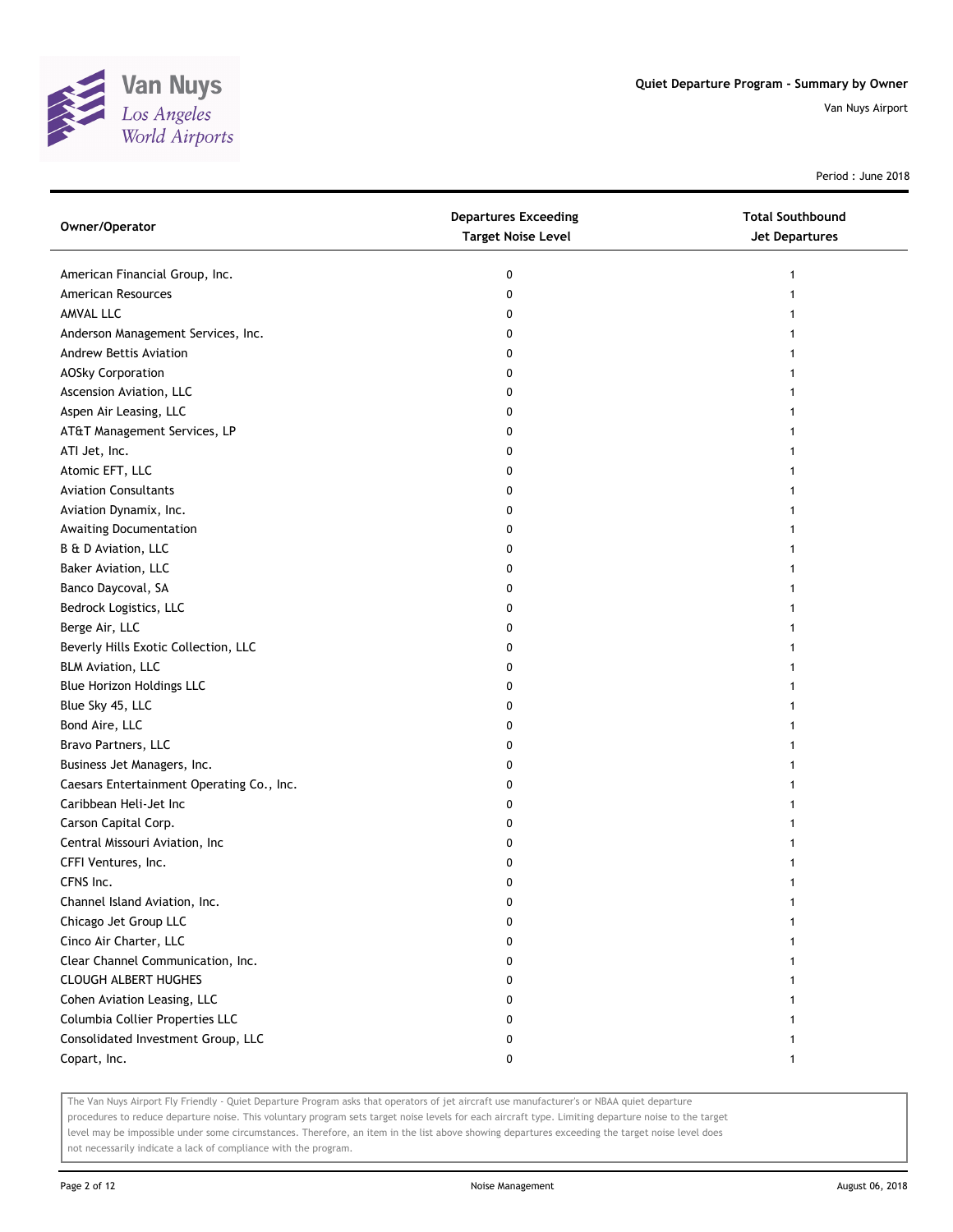

Period : June 2018

| Owner/Operator                          | <b>Departures Exceeding</b><br><b>Target Noise Level</b> | <b>Total Southbound</b><br>Jet Departures |
|-----------------------------------------|----------------------------------------------------------|-------------------------------------------|
| Coral One, LLC                          | 0                                                        | 1                                         |
| Courtney Air, LLC                       | 0                                                        |                                           |
| Culbertson Aviation, LLC                | 0                                                        |                                           |
| Custom Jet Charters, LLC                | 0                                                        |                                           |
| Daniel Calugar                          | 0                                                        |                                           |
| Davelli Investments, LLC                | 0                                                        |                                           |
| Delta Private Jets, Inc.                | 0                                                        |                                           |
| Delux Public Charter, LLC               | 0                                                        |                                           |
| Desert Wings, LLC                       | 0                                                        |                                           |
| Diamond Aviation                        | 0                                                        |                                           |
| Duke Energy Corporation                 | 0                                                        |                                           |
| East Coast Jets, Inc.                   | 0                                                        |                                           |
| EASYJET AIRLINE Co. Ltd                 | 0                                                        |                                           |
| Ellison, David F.                       | 0                                                        | 1                                         |
| Emmons Aviation, LLC                    | 0                                                        | 1                                         |
| Ernie Ball, Inc.                        | 0                                                        |                                           |
| ESK One, LLC                            | 0                                                        |                                           |
| ExcelAire Service, Inc.                 | 0                                                        |                                           |
| ExcelAire, LLC                          | 0                                                        |                                           |
| Exclusive Equipment Leasing, LLC        | 0                                                        |                                           |
| Execuflight, Inc.                       | 0                                                        |                                           |
| <b>ExpressJet Airlines</b>              | 0                                                        |                                           |
| FE 33, LLC                              | 0                                                        |                                           |
| FE 47, LLC                              | 0                                                        |                                           |
| FE 5008, LLC                            | 0                                                        | 1                                         |
| FKM Enterprises, LLC                    | 0                                                        |                                           |
| Flexjets                                | 0                                                        |                                           |
| <b>Flight Operations</b>                | 0                                                        |                                           |
| Flightcraft Inc                         | 0                                                        |                                           |
| Flightpath Charter Airways Inc.         | 0                                                        |                                           |
| <b>Flightstar Corporation</b>           | 0                                                        |                                           |
| Friedkin Aviation, Inc.                 | 0                                                        |                                           |
| Front Range Radiation Oncology, PC      | 0                                                        | 1                                         |
| Gama Aviation LLC                       | 0                                                        |                                           |
| <b>General Aviation Flying Services</b> | 0                                                        |                                           |
| GH Aviation Pty. Ltd.                   | 0                                                        |                                           |
| Global Aviation, Inc.                   | 0                                                        |                                           |
| GNLD International, LLC                 | 0                                                        |                                           |
| Government United States of America     | 0                                                        |                                           |
| Green Chair Productions, Inc.           | 0                                                        |                                           |
| Gulf Coast Aviation, Inc.               | 0                                                        | 1                                         |

The Van Nuys Airport Fly Friendly - Quiet Departure Program asks that operators of jet aircraft use manufacturer's or NBAA quiet departure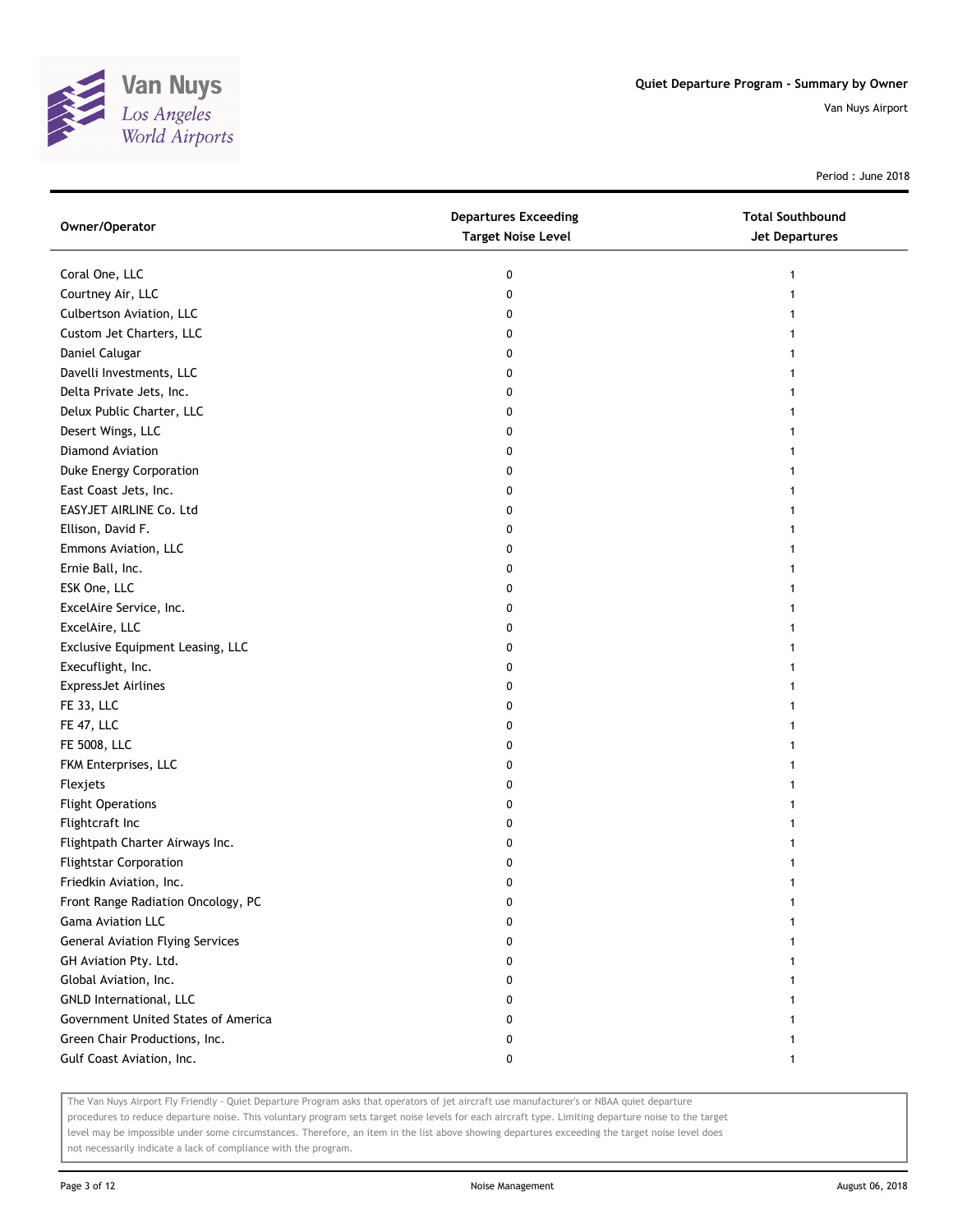

Period : June 2018

| Owner/Operator                              | <b>Departures Exceeding</b><br><b>Target Noise Level</b> | <b>Total Southbound</b><br><b>Jet Departures</b> |
|---------------------------------------------|----------------------------------------------------------|--------------------------------------------------|
| Hangar Aviation Management, LLC             | 0                                                        |                                                  |
| HCG Challenger, LLC                         | 0                                                        |                                                  |
| Helair Holdings, LLC                        | 0                                                        |                                                  |
| HFO Leasing, LLC                            | 0                                                        |                                                  |
| HGA, LLC                                    | 0                                                        |                                                  |
| Honda Aircraft Company, LLC                 | 0                                                        |                                                  |
| Intellectual Ventures, LLC                  | 0                                                        |                                                  |
| JES Aircraft Services, Inc.                 | 0                                                        |                                                  |
| Jet Logistics, Inc                          | 0                                                        |                                                  |
| Jet Ready                                   | 0                                                        |                                                  |
| Jet Source Charter, Inc.                    | 0                                                        |                                                  |
| JetRight Aerospace Holdings, LLC            | 0                                                        |                                                  |
| JetSelect Aviation, LLC                     | 0                                                        |                                                  |
| Jet-Ten.com, LLC                            | 0                                                        |                                                  |
| Jim Falk Lexus of Beverly Hills             | 0                                                        |                                                  |
| JOCHCO Investments, LLC                     | 0                                                        | 1                                                |
| Jordache, Ltd.                              | 0                                                        |                                                  |
| <b>KACALP Flight Operations</b>             | 0                                                        |                                                  |
| KAL, LLC                                    | 0                                                        |                                                  |
| KCM Riverwood West, LLC                     | 0                                                        |                                                  |
| Kedec Services, LLC                         | 0                                                        |                                                  |
| Key, Charles B.                             | 0                                                        |                                                  |
| Keystone Foods Corporation                  | 0                                                        |                                                  |
| KMR Aviation, Inc.                          | 0                                                        |                                                  |
| LaButte, LLC                                | 0                                                        |                                                  |
| Las Vegas Jet, LLC                          | 0                                                        |                                                  |
| Leading Edge, LLC                           | 0                                                        |                                                  |
| Lewis Aeronautical, LLC                     | 0                                                        |                                                  |
| Liberty Media, LLC                          | 0                                                        |                                                  |
| Life Time Fitness Inc                       | 0                                                        |                                                  |
| Lucky Stars, LLC                            | 0                                                        |                                                  |
| Malibu Consulting, Ltd.                     | 0                                                        |                                                  |
| Mannco, LLC                                 | 0                                                        |                                                  |
| Mattias Transport, LLC                      | 0                                                        |                                                  |
| Mayo Aviation, Inc.                         | 0                                                        |                                                  |
| MCCUTCHAN CLAY T                            | 0                                                        |                                                  |
| Meadow Air, LLC                             | 0                                                        |                                                  |
| Merle Norman Cosmetics, Inc.                | 0                                                        |                                                  |
| Metrojet, Ltd.                              | 0                                                        |                                                  |
| Michigan Appearances, LLC                   | 0                                                        |                                                  |
| Midland Financial Company Flight Department | 0                                                        | 1                                                |

The Van Nuys Airport Fly Friendly - Quiet Departure Program asks that operators of jet aircraft use manufacturer's or NBAA quiet departure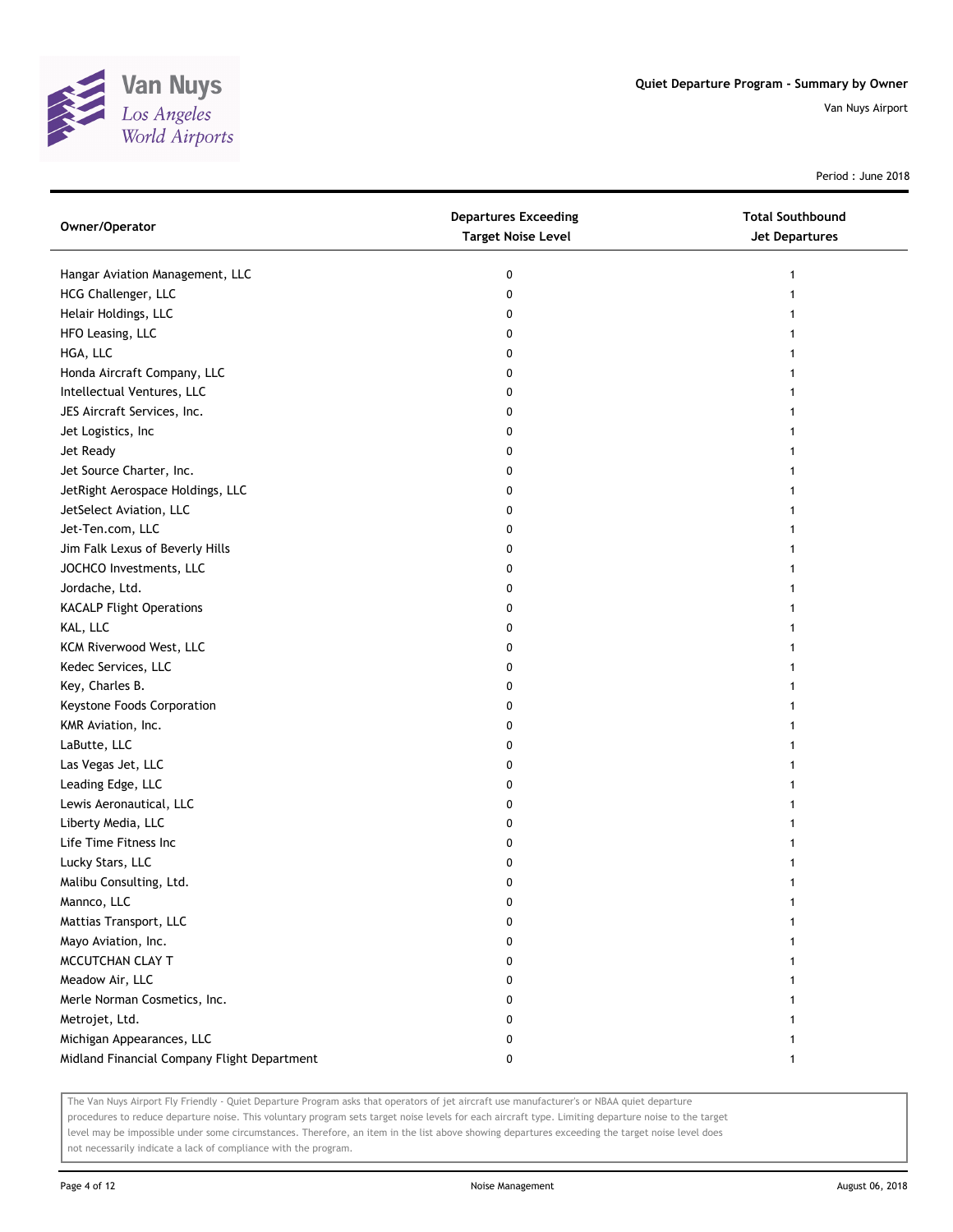

Period : June 2018

| Owner/Operator                   | <b>Departures Exceeding</b><br><b>Target Noise Level</b> | <b>Total Southbound</b><br>Jet Departures |
|----------------------------------|----------------------------------------------------------|-------------------------------------------|
| Midlantic Jet Charters           | 0                                                        | 1                                         |
| Midwest Charter, LLC             | 0                                                        |                                           |
| MORGANS MACH ONE MACHINE LLC     | 0                                                        |                                           |
| Morningstar Partners, Ltd.       | 0                                                        |                                           |
| Moser Aviation, LLC              | 0                                                        |                                           |
| Mountain Aviation, Inc.          | 0                                                        |                                           |
| Mountie Financing DAC            | 0                                                        |                                           |
| Mozart Investments, Inc.         | 0                                                        |                                           |
| <b>MS600, LLC</b>                | 0                                                        |                                           |
| N552ME, LLC                      | 0                                                        |                                           |
| N910G Aviation, LLC              | 0                                                        |                                           |
| Napa Jet Center                  | 0                                                        |                                           |
| Nations Fund I, LLC              | 0                                                        |                                           |
| NC Aviation, Inc.                | 0                                                        |                                           |
| NetJetS                          | 0                                                        |                                           |
| Niznick Enterprises, Inc.        | 0                                                        |                                           |
| North Point Aviation, LLC        | 0                                                        |                                           |
| Oklahoma Aviation, LLC           | 0                                                        |                                           |
| Omni Air Transport, LLC          | 0                                                        |                                           |
| <b>Onex Corporation</b>          | 0                                                        |                                           |
| Oriental Kenzo Plasa Co. Limited | 0                                                        |                                           |
| PAP Aviation, LLC                | 0                                                        |                                           |
| Patron Aviation, LLC             | 0                                                        |                                           |
| PEED AVIATION INTL LLC           | 0                                                        |                                           |
| Personal Jet Charter Inc         | 0                                                        |                                           |
| Peyton Holdings, LLC             | 0                                                        |                                           |
| Pine Butte LLC                   | 0                                                        |                                           |
| Premier 1A Partners LLC          | 0                                                        |                                           |
| Premier Jets, Inc.               | 0                                                        |                                           |
| Premiere Networks, Inc.          | 0                                                        |                                           |
| Professional Airways, LLC        | 0                                                        |                                           |
| Professional Jet, Inc.           | 0                                                        |                                           |
| Punta Pacifico I, LLC            | 0                                                        | 1                                         |
| QV Air, LLC                      | 0                                                        |                                           |
| Raven Aviation II, LLC           | 0                                                        |                                           |
| Red Wing Aeroplane Co            | 0                                                        |                                           |
| Red Wing Aeroplane Co., LLC      | 0                                                        |                                           |
| Redgate Partners, LLC            | 0                                                        |                                           |
| Renegade Jets                    | 0                                                        |                                           |
| Riava Investments, LLC           | 0                                                        |                                           |
| RJS Development Corp.            | 0                                                        | 1                                         |

The Van Nuys Airport Fly Friendly - Quiet Departure Program asks that operators of jet aircraft use manufacturer's or NBAA quiet departure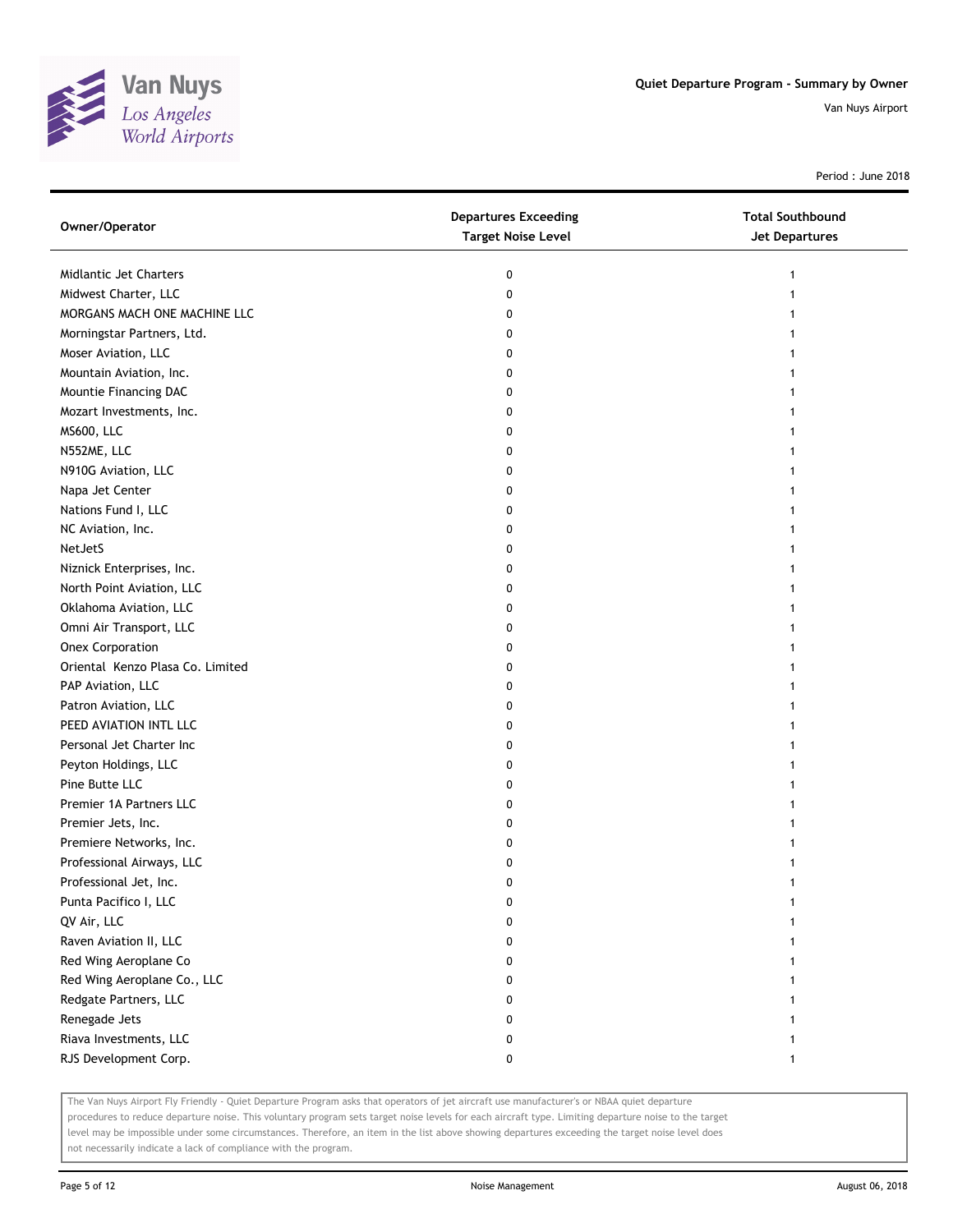

Period : June 2018

| Owner/Operator                               | <b>Departures Exceeding</b><br><b>Target Noise Level</b> | <b>Total Southbound</b><br>Jet Departures |
|----------------------------------------------|----------------------------------------------------------|-------------------------------------------|
| RMR Capital Aviation, LLC                    | 0                                                        | 1                                         |
| Roma 550, LLC                                | 0                                                        |                                           |
| Royal Saudi Arabian Air Force                | 0                                                        |                                           |
| RPM Aviation Holdings, LLC                   | 0                                                        |                                           |
| RSH Consulting, LLC                          | 0                                                        |                                           |
| S.K. Aviation, LLC                           | 0                                                        |                                           |
| SAFEWAY INC                                  | 0                                                        |                                           |
| Sage Air, LLC                                | 0                                                        |                                           |
| SAI Flight Services                          | 0                                                        |                                           |
| Sands Aviation, LLC                          | 0                                                        |                                           |
| Santa Barbara Aviation, Inc.                 | 0                                                        |                                           |
| Six Ten Group, LLC                           | 0                                                        |                                           |
| SLFJR Holdings, LLC                          | 0                                                        |                                           |
| SN 1237, LLC                                 | 0                                                        |                                           |
| Southern Glazer's Wine & Spirits             | 0                                                        |                                           |
| SPMK Flight Works, LLC                       | 0                                                        |                                           |
| Stephens Institute                           | 0                                                        |                                           |
| Sterling Aviation, Inc.                      | 0                                                        |                                           |
| Summit Aviation, Inc                         | 0                                                        |                                           |
| T-18 Holdings, LLC                           | 0                                                        |                                           |
| Tango Air, Inc., DBA Schubach Aviation       | 0                                                        |                                           |
| Tango Flugbetrieb GmbH                       | 0                                                        |                                           |
| Tempus Jets                                  | 0                                                        |                                           |
| Tetra Financial Group, LLC                   | 0                                                        |                                           |
| Texas Jacobson Aviation, Inc.                | 0                                                        |                                           |
| The Kroger Company                           | 0                                                        |                                           |
| The Law Offices of Douglas D Ketterman, PLLC | 0                                                        |                                           |
| Thornburg Investment Management, Inc.        | 0                                                        |                                           |
| Three Eighteen Three Hundred, LLC            | 0                                                        |                                           |
| Thunder Spring - Wareham, LLC                | 0                                                        |                                           |
| THYSSEN AVIATION LLC                         | 0                                                        |                                           |
| Tierra Dulce, LLC                            | 0                                                        |                                           |
| Timbervest Holdings, LLC                     | 0                                                        |                                           |
| <b>TMC Transportation</b>                    | 0                                                        |                                           |
| Tony Robbins Productions, Inc.               | 0                                                        |                                           |
| Tradewinds Flight Services, LLC              | 0                                                        |                                           |
| Transcon International Inc                   | 0                                                        |                                           |
| <b>Tull Family Trust</b>                     | 0                                                        |                                           |
| <b>TVPX</b>                                  | 0                                                        |                                           |
| U-Haul of Oregon                             | 0                                                        |                                           |
| UJM I, LLC                                   | 0                                                        | 1                                         |

The Van Nuys Airport Fly Friendly - Quiet Departure Program asks that operators of jet aircraft use manufacturer's or NBAA quiet departure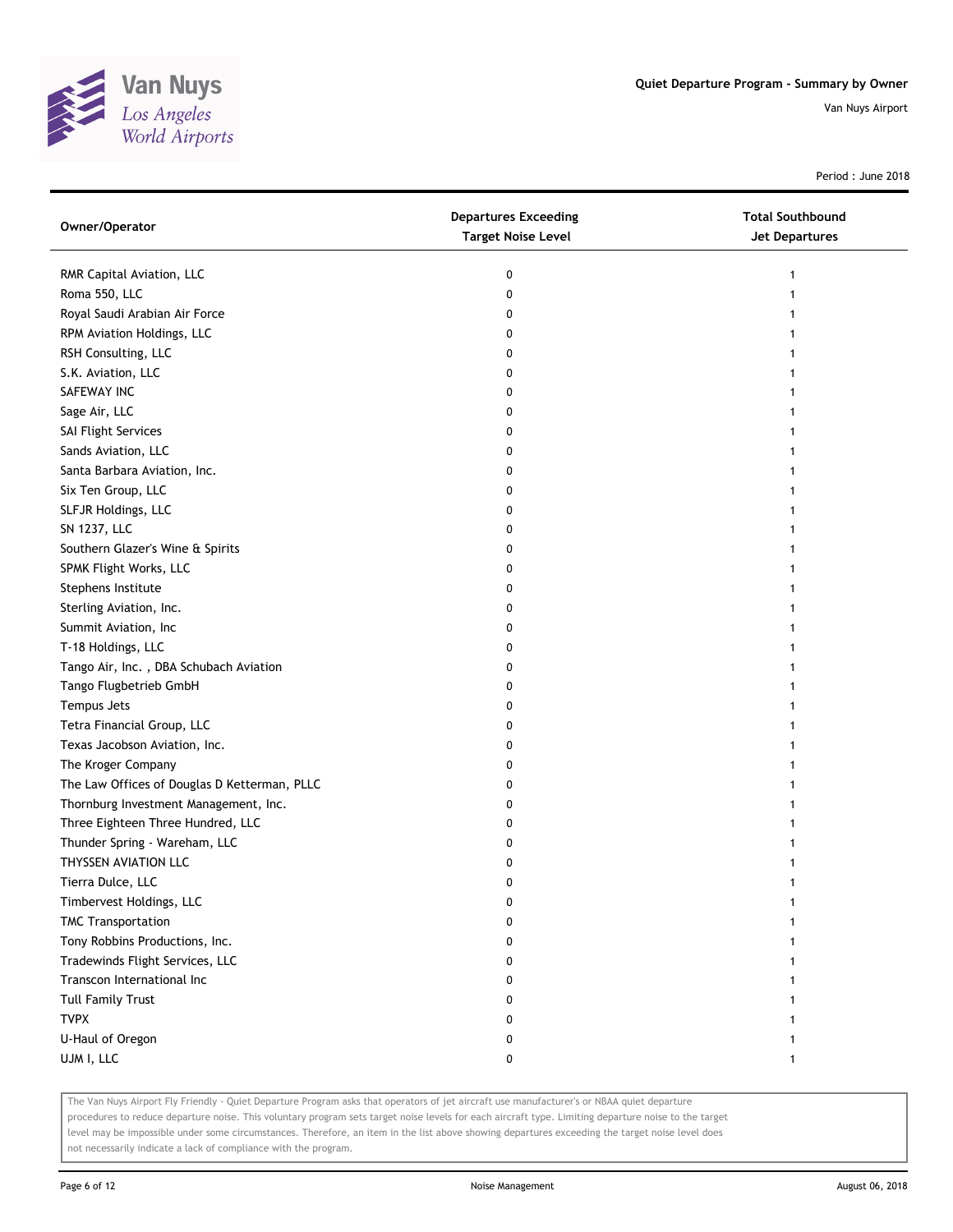

Period : June 2018

| Owner/Operator                          | <b>Departures Exceeding</b><br><b>Target Noise Level</b> | <b>Total Southbound</b><br><b>Jet Departures</b> |
|-----------------------------------------|----------------------------------------------------------|--------------------------------------------------|
| UNIJET S.A.                             | 0                                                        | 1                                                |
| UNITED AIRLINES Inc.                    | 0                                                        |                                                  |
| V.T. Aviation, LLC                      | 0                                                        |                                                  |
| Van Duzer Aviation, LLC                 | 0                                                        |                                                  |
| Via Feliz II, LLC                       | 0                                                        | 1                                                |
| VMI Enterprises, LLC                    | 0                                                        | 1                                                |
| <b>Volare Aviation</b>                  | 0                                                        | 1                                                |
| Wal-Mart Stores Inc                     | 0                                                        | 1                                                |
| Wanger Jones Helsley PC                 | 0                                                        |                                                  |
| Warner Chilcott Leasing Equipment, Inc. | 0                                                        |                                                  |
| Western Airways, Inc.                   | 0                                                        |                                                  |
| White Cloud Company, Inc.               | 0                                                        |                                                  |
| White Pint Two, LLC                     | 0                                                        |                                                  |
| Whiteco Transportation, LLC             | 0                                                        |                                                  |
| Wilmington Trust Company                | 0                                                        |                                                  |
| Wilshire Associates, Inc.               | 0                                                        |                                                  |
| Windsor Jet Management                  | 0                                                        |                                                  |
| WJL Enterprises, LLC                    | 0                                                        |                                                  |
| World Class Jet                         | 0                                                        | 1                                                |
| 921BE, LLC                              | 0                                                        | 2                                                |
| AbbVie US, LLC                          | 0                                                        | $\overline{2}$                                   |
| Acabel, LLC                             | 0                                                        | $\overline{2}$                                   |
| Across                                  | 0                                                        | $\overline{2}$                                   |
| <b>ACshares Aviation Group</b>          | 0                                                        | $\overline{2}$                                   |
| <b>Advantage Aviation Services</b>      | 0                                                        | $\overline{2}$                                   |
| Air Lease Corporation                   | 0                                                        | 2                                                |
| Alphacraft Air, LLC                     | 0                                                        | 2                                                |
| Aviation Consultants, Inc.              | 0                                                        | 2                                                |
| Aviation Services, LLC                  | 0                                                        | 2                                                |
| <b>BAM Aviation, LLC</b>                | 0                                                        | $\overline{2}$                                   |
| <b>Basin Aviation</b>                   | 0                                                        | 2                                                |
| Beach Air II, LLC                       | 0                                                        | $\overline{2}$                                   |
| Bluebird Owner, LLC                     | 0                                                        | 2                                                |
| Bopper Airways, LLC                     | 0                                                        | 2                                                |
| California Choice Benefit Admn          | 0                                                        | $\overline{2}$                                   |
| Carnival Corporation                    | 0                                                        | $\mathbf{2}$                                     |
| Central Management Services II LLC      | 0                                                        | $\mathbf{2}$                                     |
| Cessna Aircraft Company                 | 0                                                        | $\mathbf{2}$                                     |
| CH Management Services, LLC             | 0                                                        | $\mathbf{2}$                                     |
| Cloud Nine Aviation, LLC                | 0                                                        | $\mathbf{2}$                                     |
| Clovis One                              | 0                                                        | $\mathbf{2}$                                     |

The Van Nuys Airport Fly Friendly - Quiet Departure Program asks that operators of jet aircraft use manufacturer's or NBAA quiet departure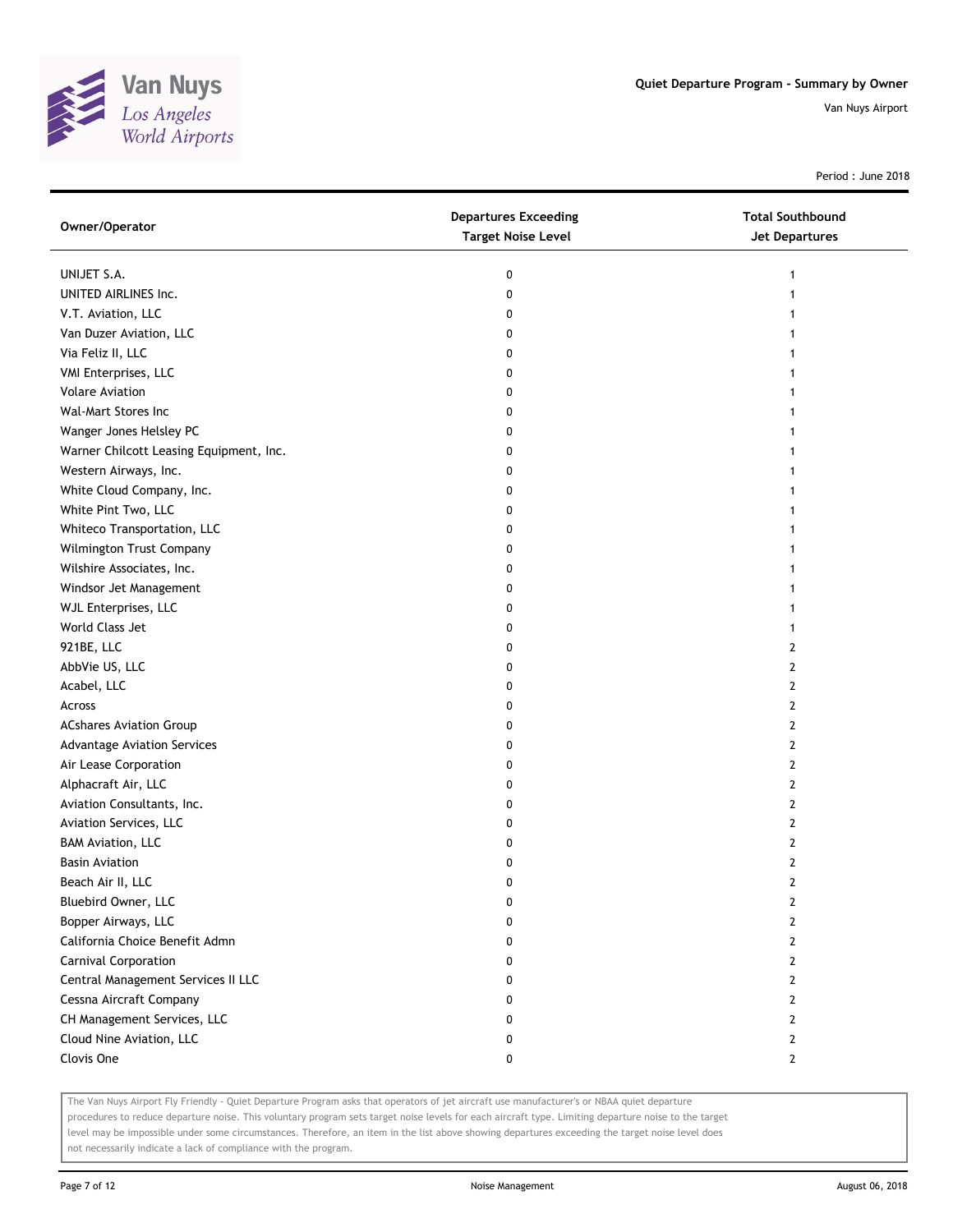

Period : June 2018

| Owner/Operator                       | <b>Departures Exceeding</b><br><b>Target Noise Level</b> | <b>Total Southbound</b><br><b>Jet Departures</b> |
|--------------------------------------|----------------------------------------------------------|--------------------------------------------------|
| Club Jet                             | 0                                                        | 2                                                |
| Core Projects Inc                    | 0                                                        | $\overline{2}$                                   |
| CTP Aviation, LLC                    | 0                                                        | $\overline{2}$                                   |
| DD251, LLC                           | 0                                                        | $\overline{2}$                                   |
| Desert Jet, LLC                      | 0                                                        | 2                                                |
| DFN26PA, LLC                         | 0                                                        | 2                                                |
| Dole Foods Flight Operations, Inc.   | 0                                                        | 2                                                |
| Elefan, LLC                          | 0                                                        | 2                                                |
| Elite Airways, LLC                   | 0                                                        | $\overline{2}$                                   |
| Embraer Executive Aircraft, Inc.     | 0                                                        | $\mathbf{2}$                                     |
| Energia Creadora, SA de CV           | 0                                                        | $\overline{2}$                                   |
| Exclusive Jets, LLC                  | 0                                                        | $\overline{2}$                                   |
| <b>Finser Corporation</b>            | 0                                                        | $\mathbf{2}$                                     |
| Fleet Unlimited, Inc.                | 0                                                        | $\mathbf{2}$                                     |
| Flexjet, LLC                         | 0                                                        | $\mathbf{2}$                                     |
| FT Enterprise Transport Systems, LLC | 0                                                        | $\overline{2}$                                   |
| Gemini Air Group, LLC                | 0                                                        | $\overline{2}$                                   |
| Grancor Aviation Inc.                | 0                                                        | $\overline{2}$                                   |
| GreenEagles, LLC                     | 0                                                        | $\overline{2}$                                   |
| <b>Grossman Company Properties</b>   | 0                                                        | $\overline{2}$                                   |
| Guthy-Renker Aviation, LLC           | 0                                                        | $\overline{2}$                                   |
| Her Honor, Inc.                      | 0                                                        | 2                                                |
| HJ Equipment, LLC                    | 0                                                        | $\overline{2}$                                   |
| HJB Enterprises, LLC                 | 0                                                        | $\overline{2}$                                   |
| Idemo, LLC                           | 0                                                        | 2                                                |
| IMT Holdings Management Company, LLC | 0                                                        | 2                                                |
| Ithaka Charter, LLC                  | 0                                                        | $\overline{2}$                                   |
| Jet Access Aviation, LLC             | 0                                                        | $\mathbf{2}$                                     |
| Jet Aviation Flight Services         | 0                                                        | $\overline{2}$                                   |
| Jet Methods                          | 0                                                        | $\overline{2}$                                   |
| Kirkendoll Management, LLC           | 0                                                        | $\overline{2}$                                   |
| KJC Asset Management, LLC            | 0                                                        | $\overline{2}$                                   |
| KTI, Inc.                            | 0                                                        | 2                                                |
| Latitude 33 Consulting LLC           | 0                                                        | 2                                                |
| LCG Aviation, LLC                    | 0                                                        | 2                                                |
| Leonard Green & Partners, L.P.       | 0                                                        | 2                                                |
| Lyon Aviation                        | 0                                                        | 2                                                |
| Macair, Inc.                         | 0                                                        | 2                                                |
| Mach One Air Charters, Inc.          | 0                                                        | $\overline{2}$                                   |
| <b>MB Airways</b>                    | 0                                                        | $\mathbf{2}$                                     |
| McCoy Corporation                    | 0                                                        | $\mathbf{2}$                                     |

The Van Nuys Airport Fly Friendly - Quiet Departure Program asks that operators of jet aircraft use manufacturer's or NBAA quiet departure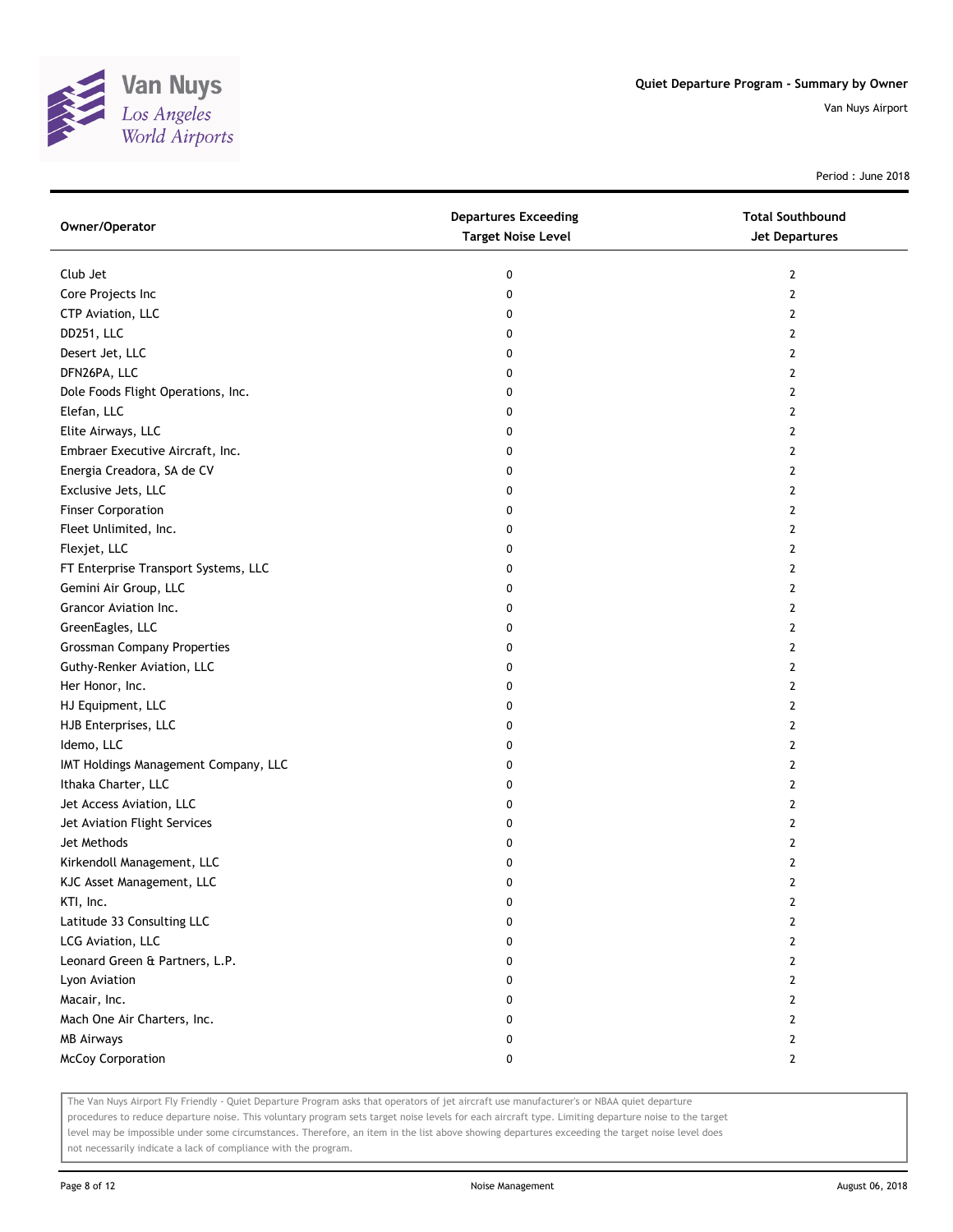

Period : June 2018

| Owner/Operator                        | <b>Departures Exceeding</b><br><b>Target Noise Level</b> | <b>Total Southbound</b><br>Jet Departures |
|---------------------------------------|----------------------------------------------------------|-------------------------------------------|
| Medway Air Ambulance, Inc.            | 0                                                        | 2                                         |
| Meridian Air Charter                  | 0                                                        | 2                                         |
| <b>MGM Resorts International</b>      | 0                                                        | $\mathbf{2}$                              |
| Million Air - Dallas                  | 0                                                        | 2                                         |
| N770CJ, LLC                           | 0                                                        | 2                                         |
| Nauthiz Pty. Ltd.                     | 0                                                        | 2                                         |
| Newport Equities, LLC                 | 0                                                        | 2                                         |
| NMH Aviation, Inc.                    | 0                                                        | 2                                         |
| PHD Interplanetary, LLC               | 0                                                        | 2                                         |
| PHILLIPS/BPX SHARED SERVICES AVIATION | 0                                                        | 2                                         |
| Platinum Equity, LLC                  | 0                                                        | 2                                         |
| Priester Aviation, LLC                | 0                                                        | 2                                         |
| Prime Jet US, LLC                     | 0                                                        | $\mathbf{2}$                              |
| Priority Air Charter LLC              | 0                                                        | 2                                         |
| Private Jets, Inc.                    | 0                                                        | 2                                         |
| Rainbow Aviation, Ltd.                | 0                                                        | 2                                         |
| Regents of the University of Michigan | 0                                                        | 2                                         |
| Royal Air Freight                     | 0                                                        | 2                                         |
| Scottsdale Hangar One, LLC            | 0                                                        | 2                                         |
| Sentient Flight Group, LLC            | 0                                                        | 2                                         |
| Shally Enterprises, LLC               | 0                                                        | 2                                         |
| Sky One Holdings, LLC DBA Privaira    | 0                                                        | 2                                         |
| Skybird Aviation                      | 0                                                        | $\overline{2}$                            |
| SP Aviation, Inc.                     | 0                                                        | 2                                         |
| <b>Starbase Aviation</b>              | 0                                                        | 2                                         |
| Starflite Management Group, Inc.      | 0                                                        | 2                                         |
| Swift Aviation Management, Inc.       | 0                                                        | 2                                         |
| Talon Air Inc                         | 0                                                        | 2                                         |
| Talon Air, Inc.                       | 0                                                        | 2                                         |
| Tango Air, Inc                        | 0                                                        | 2                                         |
| Tango Air, Inc.                       | 0                                                        | 2                                         |
| TTX Holdings, LLC                     | 0                                                        | 2                                         |
| United Medical Devices, LLC           | 0                                                        | $\overline{2}$                            |
| WARD LLEWELLYN TERRY                  | 0                                                        | $\overline{2}$                            |
| <b>Washington Corporations</b>        | 0                                                        | $\mathbf{2}$                              |
| Watch Hill Capital, LLC               | 0                                                        | $\mathbf{2}$                              |
| WCW Aviation, LLC                     | 0                                                        | 2                                         |
| West Air (USA)                        | 0                                                        | 2                                         |
| 477 Aviation, LLC                     | 0                                                        | 3                                         |
| Aero Jet Services, LLC                | 0                                                        | 3                                         |
| A-Ron Resources, LLC                  | 0                                                        | 3                                         |

The Van Nuys Airport Fly Friendly - Quiet Departure Program asks that operators of jet aircraft use manufacturer's or NBAA quiet departure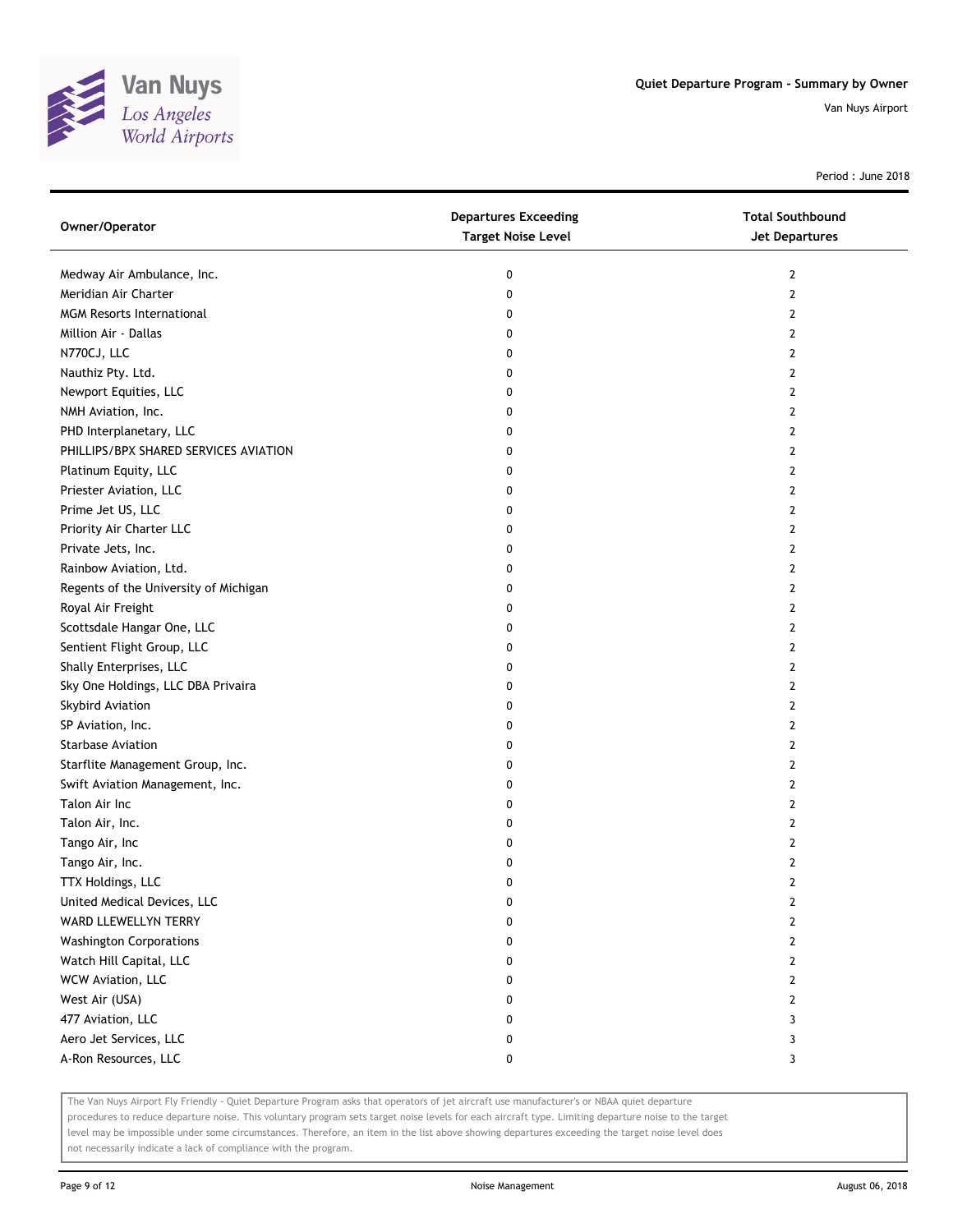

Period : June 2018

| Owner/Operator                             | <b>Departures Exceeding</b><br><b>Target Noise Level</b> | <b>Total Southbound</b><br><b>Jet Departures</b> |
|--------------------------------------------|----------------------------------------------------------|--------------------------------------------------|
| Ava Air, LLC                               | 0                                                        | 3                                                |
| Elite Air, Inc.                            | 0                                                        | 3                                                |
| FUGA, Inc.                                 | 0                                                        | 3                                                |
| Gama Charters, Inc.                        | 0                                                        | 3                                                |
| Globaljet NA, LLC                          | 0                                                        | 3                                                |
| Irongate Air, LLC                          | 0                                                        | 3                                                |
| Jet Set Aircraft, Inc.                     | 0                                                        | 3                                                |
| Keystone Aviation, LLC                     | 0                                                        | 3                                                |
| Las Vegas Sands Corp.                      | 0                                                        | 3                                                |
| Lavinia Aircraft Leasing, LLC              | 0                                                        | 3                                                |
| Leonard Green & Partners, LLC              | 0                                                        | 3                                                |
| Leveled Wings, LLC                         | 0                                                        | 3                                                |
| LNW Consulting, LLC                        | 0                                                        | 3                                                |
| MC Group                                   | 0                                                        | 3                                                |
| <b>NVJETS</b>                              | 0                                                        | 3                                                |
| Paramount Pictures Corporation             | 0                                                        | 3                                                |
| Pilgrim Air, LLC                           | 0                                                        | 3                                                |
| PMC Global, Inc.                           | 0                                                        | 3                                                |
| PTJ Associates, LLC                        | 0                                                        | 3                                                |
| QS Partners, LLC                           | 0                                                        | 3                                                |
| Sky River Consulting, LLC                  | 0                                                        | 3                                                |
| Terra Dulce, LLC                           | 0                                                        | 3                                                |
| Textron Aviation, Inc.                     | 0                                                        | 3                                                |
| Travel Management Company, Ltd             | 0                                                        | 3                                                |
| 214BM, LLC                                 | 0                                                        | 4                                                |
| Blue Spruce Capital Corp.                  | 0                                                        | 4                                                |
| <b>Cirrus Aviation Services</b>            | 0                                                        | 4                                                |
| Cove Aviation Partners, LLC                | 0                                                        | 4                                                |
| DeBartolo Property Group Flight Department | 0                                                        | 4                                                |
| Dumont Aircraft Charter, LLC               | 0                                                        |                                                  |
| Jet Aviation Business Jets                 | 0                                                        | 4                                                |
| Journey Aviation, LLC                      | 0                                                        | 4                                                |
| McLeod Properties Fontana, LLC             | 0                                                        |                                                  |
| MP Aviation, LLC                           | 0                                                        |                                                  |
| Paragon Airways                            | 0                                                        |                                                  |
| Park Air, LLC                              | 0                                                        | 4                                                |
| Penske Jet, Inc.                           | 0                                                        |                                                  |
| Richardson Aviation                        | 0                                                        |                                                  |
| SAF Flight, LLC                            | 0                                                        |                                                  |
| Scott, D. Gregory                          | 0                                                        |                                                  |
| Trans-Pacific Air Charter, LLC             | 0                                                        | 4                                                |

The Van Nuys Airport Fly Friendly - Quiet Departure Program asks that operators of jet aircraft use manufacturer's or NBAA quiet departure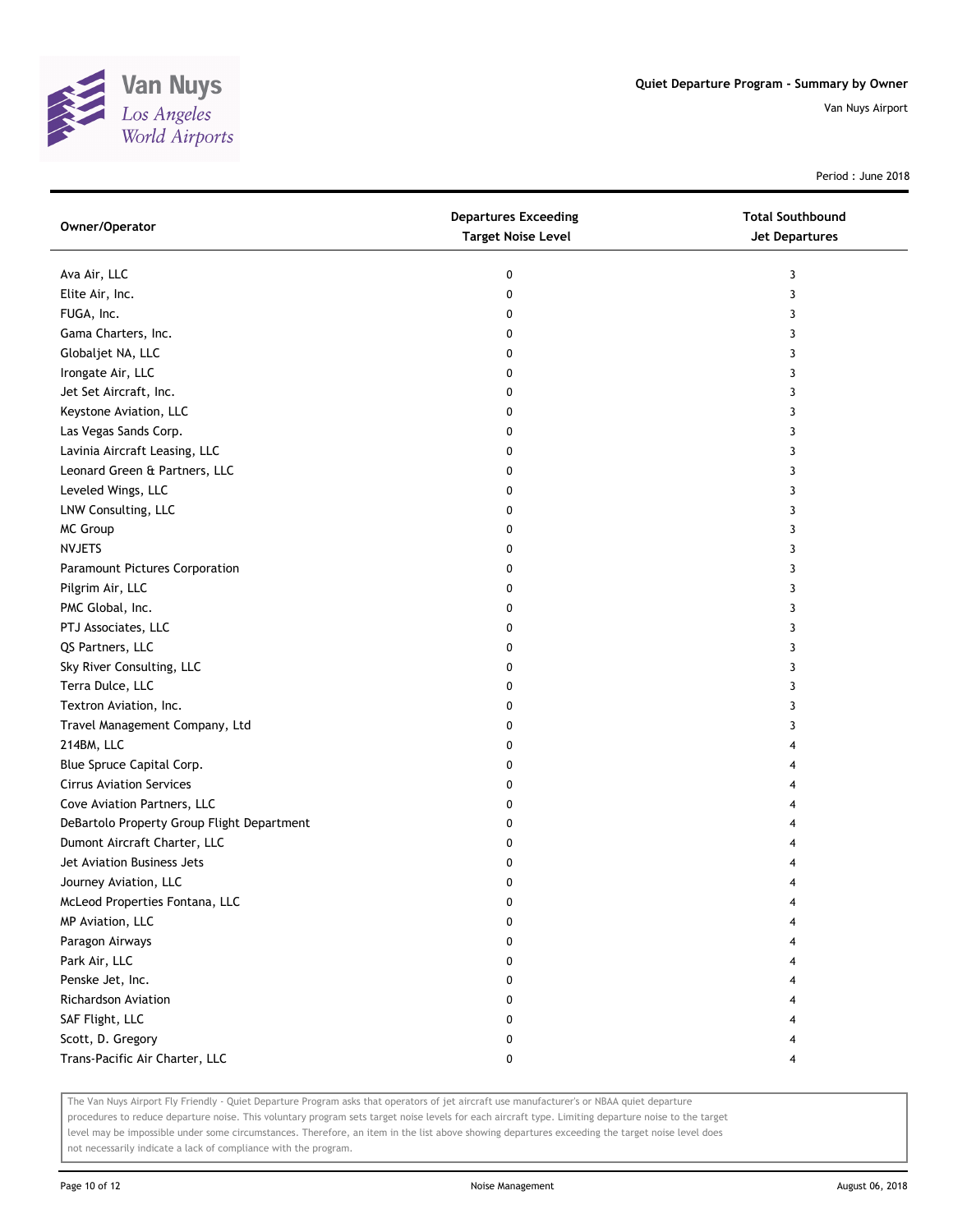

Period : June 2018

| Owner/Operator                                  | <b>Departures Exceeding</b><br><b>Target Noise Level</b> | <b>Total Southbound</b><br><b>Jet Departures</b> |
|-------------------------------------------------|----------------------------------------------------------|--------------------------------------------------|
| Wing Aviation, LLC                              | 0                                                        | 4                                                |
| Canyon Partners, LLC                            | 0                                                        | 5                                                |
| Corporate Flight International                  | 0                                                        | 5                                                |
| Delta Private Jets                              | 0                                                        | 5                                                |
| <b>East Holdings Limited</b>                    | 0                                                        | 5                                                |
| Gama Aviation Signature Aircraft Management     | 0                                                        | 5                                                |
| Hawker RC19, LLC                                | 0                                                        | 5                                                |
| Mike Post Productions, Inc.                     | 0                                                        | 5                                                |
| N36MU, LLC                                      | 0                                                        | 5                                                |
| Oakmont Corporation                             | 0                                                        | 5                                                |
| Rancho Pacific Holdings, LLC                    | 0                                                        | 5                                                |
| Space Exploration Technologies, Corp.           | 0                                                        | 5                                                |
| VLJ HA-420, LLC                                 | 0                                                        | 5                                                |
| West Coast Charters, LLC                        | 0                                                        | 5                                                |
| Westman Development, LLC                        | 0                                                        | 5                                                |
| ACI Jet                                         | 0                                                        | 6                                                |
| Dumont Jets                                     | 0                                                        | 6                                                |
| Executive Airlines, SL                          | 0                                                        | 6                                                |
| FL Aviation Corp.                               | 0                                                        | 6                                                |
| Hollister Aviation, LLC                         | 0                                                        | 6                                                |
| L & G Aviation, LLC                             | 0                                                        | 6                                                |
| Presidential Aviation, Inc.                     | 0                                                        | 6                                                |
| VistaJet Limited                                | 0                                                        | 6                                                |
| Caesars Entertainment Operating Co., Inc        | 0                                                        | 7                                                |
| Jet Aviation Flight Services, Inc.              | 0                                                        | 7                                                |
| Landmark Aviation Aircraft Management & Charter | 0                                                        | 7                                                |
| Pacific Coast Jet, LLC                          | 0                                                        | $\overline{7}$                                   |
| Regency Air, LLC                                | 0                                                        | $\overline{7}$                                   |
| <b>Bank of Utah</b>                             | 0                                                        | 8                                                |
| Jet Aviation Business Jets, Inc.                | 0                                                        | 8                                                |
| Jet Linx Aviation, LLC                          | 0                                                        | 8                                                |
| Prime Jet, LLC                                  | 0                                                        | 8                                                |
| STA Jets                                        | 0                                                        | 8                                                |
| Starjet, Inc.                                   | 0                                                        | 8                                                |
| Millbrook Air                                   | 0                                                        | 9                                                |
| Global Jet Capital                              | 0                                                        | 10                                               |
| Superior Transportation Associates, Inc.        | 0                                                        | 10                                               |
| CI Jets                                         | 0                                                        | 11                                               |
| Latitude 33 Aviation, LLC                       | 0                                                        | 11                                               |
| <b>Flight Options</b>                           | 0                                                        | 13                                               |
| Tutor-Saliba Corporation                        | 0                                                        | 13                                               |
|                                                 |                                                          |                                                  |

The Van Nuys Airport Fly Friendly - Quiet Departure Program asks that operators of jet aircraft use manufacturer's or NBAA quiet departure